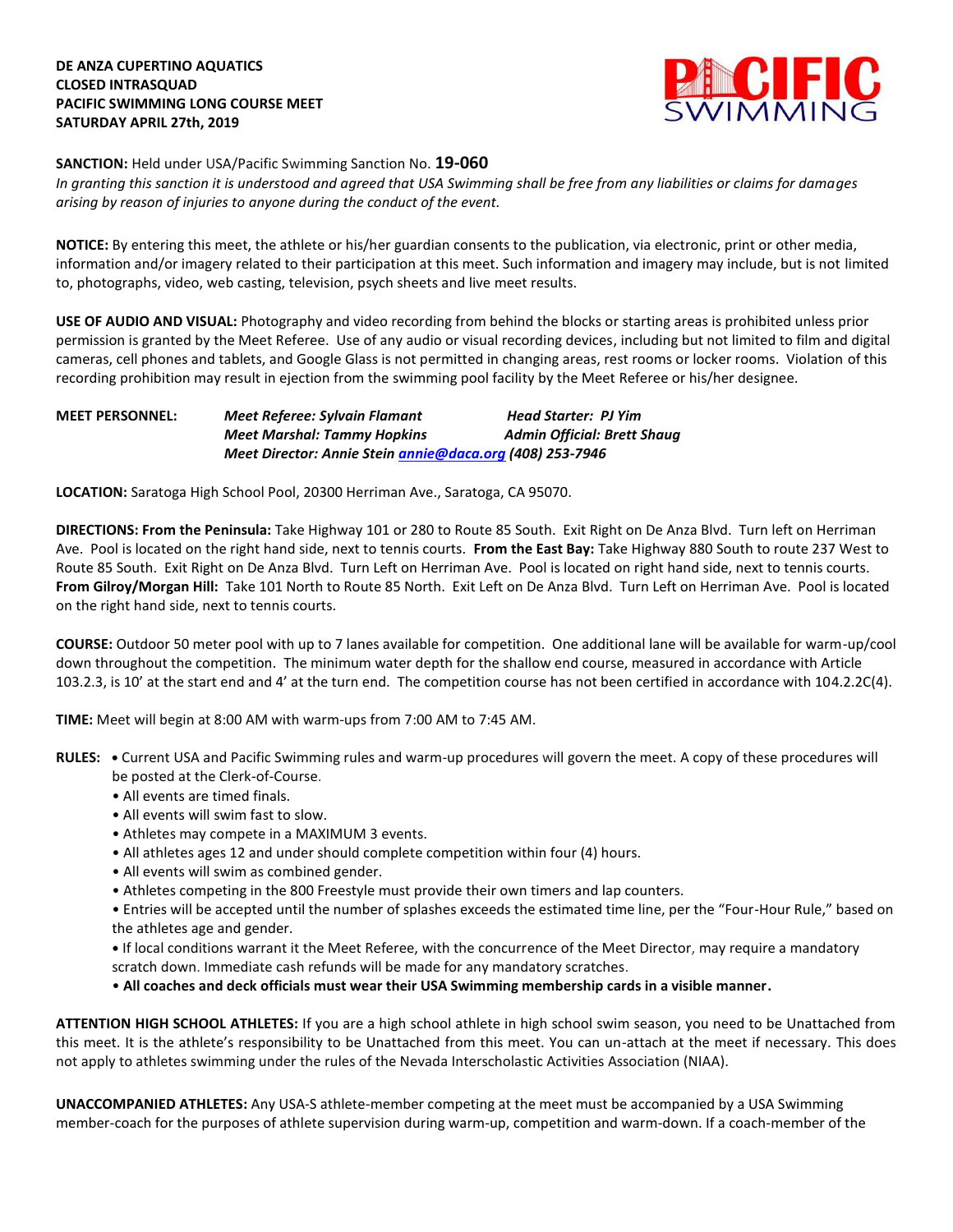athlete's USA-S Club does not attend the meet to serve in said supervisory capacity, it is the responsibility of the athlete or the athlete's legal guardian to arrange for supervision by a USA-S member-coach. The Meet Director or Meet Referee may assist the athlete in making arrangements for such supervision; however, it is recommended that such arrangements be made in advance of the meet by the athlete's USA-S Club Member-Coach.

**RACING STARTS:** Athletes must be certified by a USA-S member-coach as being proficient in performing a racing start or must start the race in the water. It is the responsibility of the athlete or the athlete's legal guardian to ensure compliance with this requirement.

**RESTRICTIONS:** • Smoking and the use of other tobacco products is prohibited on the pool deck, in the locker rooms, in spectator

- seating, on standing areas and in all areas used by athletes, during the meet and during warm-up periods.
- Sale and use of alcoholic beverages is prohibited in all areas of the meet venue.
- No glass containers are allowed in the meet venue.
- No propane heater is permitted except for snack bar/meet operations.
- All shelters must be properly secured.
- Deck changes are prohibited.

• Destructive devices, to include but not limited to, explosive devices and equipment, firearms (open or concealed), blades, knives, mace, stun guns and blunt objects are strictly prohibited in the swimming facility and its surrounding areas. If observed, the Meet Referee or his/her designee may ask that these devices be stored safely away from the public or removed from the facility. Noncompliance may result in the reporting to law enforcement authorities and ejection from the facility. Law enforcement officers (LEO) are exempt per applicable laws.

• Operation of a drone, or any other flying apparatus, is prohibited over the venue (pools, athlete/coach areas, spectator areas and open ceiling locker rooms) any time athletes, coaches, officials, and/or spectators are present.

## **ELIGIBILITY:** • Athletes must be current members of USA-S and enter their name and registration number on the meet entry card as they are shown on their Registration Card. If this is not done, it may be difficult to match the athlete with the registration and times database. The meet host will check all athlete registrations against the SWIMS database and if not found to be registered, the Meet Director shall accept the registration at the meet (a \$10 surcharge will be added to the regular registration fee). Duplicate registrations will be refunded by mail.

• The meet is open to qualified members of De Anza Cupertino Aquatics (DACA). Unattached athletes participating with DACA are eligible to compete.

### • Entries with **"NO TIME" will be accepted.**

• Entry times submitted for this meet may be checked against a computer database and may be changed in accordance with Pacific Swimming Entry Time Verification Procedures.

• Disabled athletes are welcome to attend this meet and should contact the Meet Director or Meet Referee regarding any special accommodations on entry times and seeding per Pacific Swimming policy.

- Athletes 19 years of age and over may compete in the meet for time only.
- The athlete's age will be the age of the athlete on the first day of the meet.

**ENTRY PRIORITY:** This is a closed meet open to qualified athletes from De Anza Cupertino Aquatics ONLY.

### **ENTRY FEES:** \$25 per athlete.

**ENTRIES:** Coaches must submit group entries to **[annie@daca.org](mailto:annie@daca.org)** no later than 9:00 AM Friday, April 19<sup>th</sup>.

**CHECK-IN:** The meet will be pre-seeded; there will be no check-in.

**SCRATCHES:** Any athletes not reporting for or competing in an individual timed final event that they have entered shall not be penalized.

#### **AWARDS:** None.

#### **ADMISSION:** Free.

**SNACK BAR & HOSPITALITY:** No snack bar will be available. Limited hospitality for working officials only.